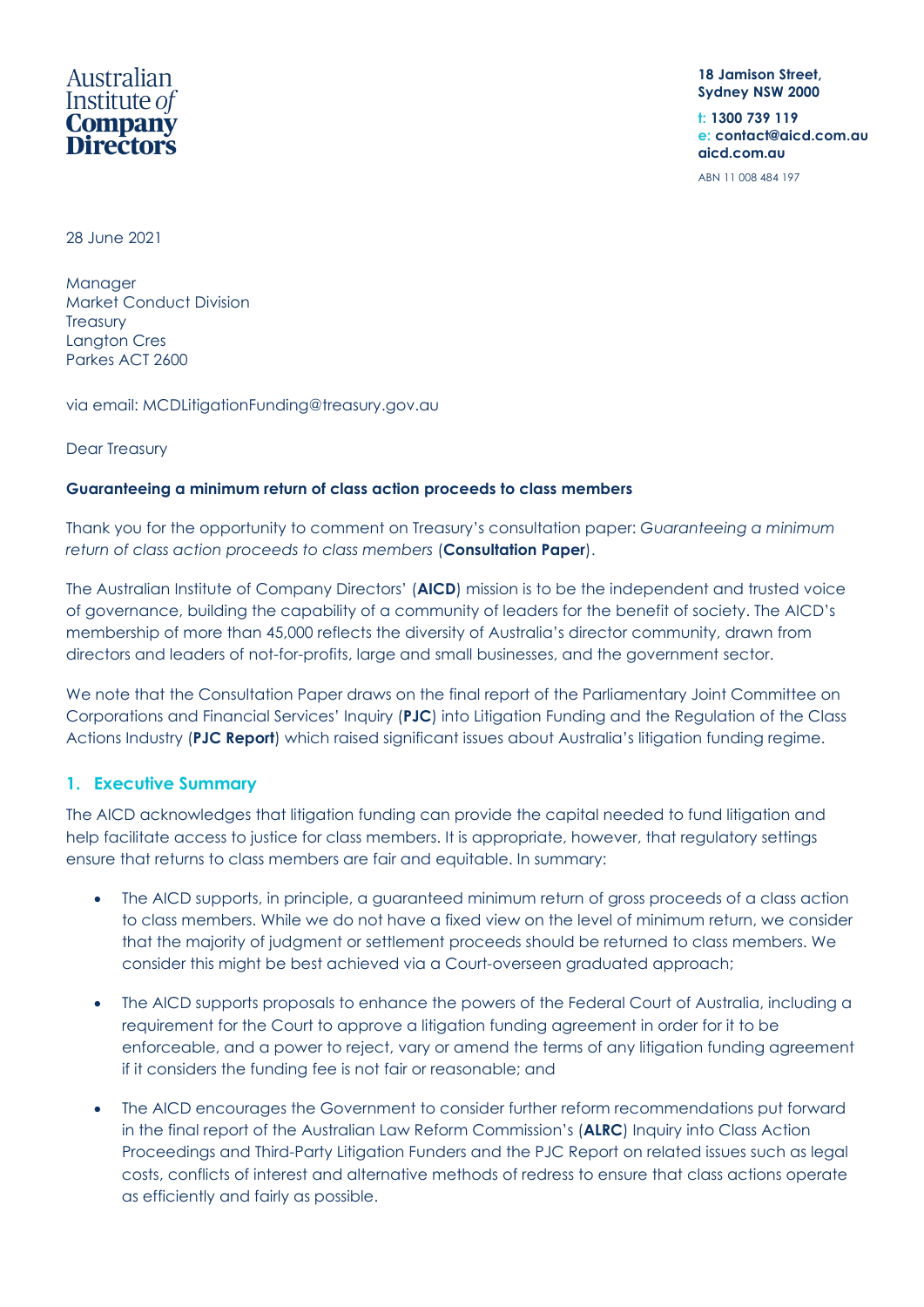## **2. Reasonable, proportionate and fair returns for class action members.**

The AICD acknowledges the important role that class actions play in providing access to justice, and the support that litigation funders provide in facilitating class actions.

However, the AICD has long held concerns about the regulatory settings and commercial incentives driving Australia's attractiveness for securities class actions specifically**.** Commercial litigation funders play a key role in instigating, funding and directing securities class actions.

The AICD has participated in both the ALRC's Inquiry in 2018 and the PJC's Inquiry into Litigation Funding and the Regulation of the Class Actions Industry in 2020. The AICD's concerns about the increase in securities class actions leading to adverse outcomes have been outlined in submissions to these inquiries.<sup>[1](#page-1-0)</sup>

The AICD welcomed Government regulation of litigation funders under the *Corporations Act 2001* (Cth) (**Corporations Act**) and considers licensing of litigation funders with ASIC oversight an important reform.

As noted by the ALRC, the litigation funding market in Australia is forecast to grow at an annualised 7.8 per cent over the five years through to 2022–2023.[2](#page-1-1) The PJC Report noted the scale of growth in litigation funding, participation of international litigation funders in Australia and "the frequency of windfall gains" as drivers for reassessing whether representative plaintiffs, class members and defendants are achieving reasonable, proportionate and fair outcomes[3.](#page-1-2)

The PJC found that the practice of percentage-based billing "enables windfall profits to be obtained" by litigation funders and is "often disproportionate to the costs incurred and risk undertaken" by funders, with the costs borne by class members via significantly reduced returns.[4](#page-1-3) The PJC cited analysis by the ALRC showing that when litigation funders were involved in a class action, the median return to plaintiffs was 51 per cent, compared to 85 per cent when a funder was not involved.[5](#page-1-4)

The AICD notes the reportedly high percentage of judgement and settlement proceeds flowing to litigation funders and plaintiff lawyers in securities class actions. We support consideration of targeted measures to promote proportionate litigation funding arrangements and equitable returns to class members.

## **a) Design of a guaranteed floor for returns to class members**

The AICD supports, in principle, a guaranteed statutory minimum return of gross proceeds of a class action to class members. We do not have a fixed view on the precise floor for any statutory minimum return, as we consider there could be a range of outcomes depending on the risk, complexity, length and size of the claim. However, as a general principle, it is our view that the majority of judgment or settlement proceeds should be received by class members.

<span id="page-1-0"></span><sup>1</sup> See AICD submission to Parliamentary Joint Committee on Corporations and Financial Services, Litigation funding and the regulation of the class action industry (11 June 2020), availabl[e here;](https://www.aph.gov.au/Parliamentary_Business/Committees/Joint/Corporations_and_Financial_Services/Litigationfunding/Submissions) AICD submission to the ALRC Inquiry into Class Action Proceedings and Third-Party Litigation Funders (30 July 2018), available [here.](https://aicd.companydirectors.com.au/-/media/cd2/resources/advocacy/policy/pdf/2018/subm-2018-alrc-inquiry-into-class-actions-30-july-2018-final.ashx)

<span id="page-1-1"></span><sup>2</sup> Justice Sarah Derrington (ALRC), Litigation Funding: Access and Ethics, Australian Academy of Law Lecture (October 2018): <https://www.fedcourt.gov.au/digital-law-library/judges-speeches/justice-s-derrington/s-derrington-j-20181004>

<span id="page-1-2"></span><sup>3</sup> Parliamentary Joint Committee on Corporations and Financial Services, Litigation funding and the regulation of the class action industry, p. xv.

<span id="page-1-3"></span><sup>4</sup> Ibid, p. 204.

<span id="page-1-4"></span><sup>5</sup> ALRC report Integrity, Fairness and Efficiency – An Inquiry into Class Action Proceedings and Third-Party Litigation Funders (December 2018).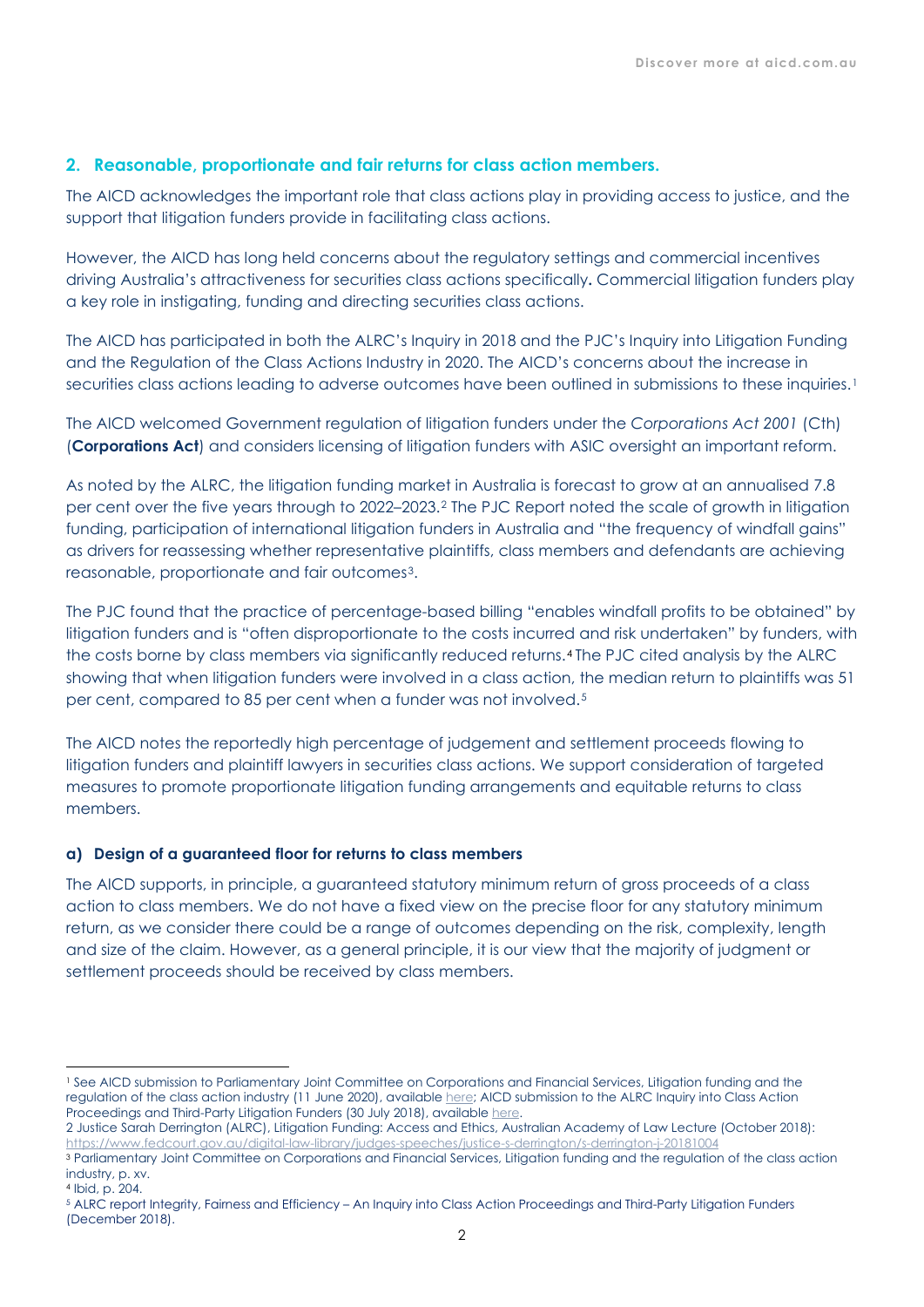The AICD also recognises the legitimate business model of commercial litigation funders, who should be able to pursue a financial return that is reasonable and proportionate to the risk they undertake.

We are concerned that in different circumstances, a fixed minimum return percentage could operate unfairly to either class members or litigation funders. For example, even a 20 or 30 per cent return of gross proceeds to litigation funders carries with it the risk of windfall profits for higher value claims. In such a scenario, say where \$200m in compensation was provided to claimants, a funder could receive up to \$40-60m in returns having only outlaid \$6-7m in legal and associated costs. Conversely, for smaller claims, it is possible that a large proportion of the proceeds of litigation could be consumed by legal fees.

A graduated approach, where the minimum percentage to class members progressively increases as the amount recovered increases, may be a sensible mechanism to address these complexities.

In the AICD's view, however, a 50 per cent of gross proceeds back-stop should be established to ensure that in no circumstances will claimants receive less than that amount.

Any approach will need to reduce incentives for windfall profits while allowing a fair return for funders and lawyers, taking into account factors such as the risk borne in taking the claim and the type of action, complexity and length of proceedings. This will require detailed and subjective analysis which, in our view, would be best undertaken via the oversight of the Court (discussed below).

## **b) Enhanced powers of the Court**

As the Consultation Paper notes, any mechanism which guarantees a minimum rate of return for class members will necessarily interplay with the Courts' existing supervisory role in proceedings.

Accordingly, the AICD supports both the ALRC's Recommendation 14, and PJC's Recommendation 11, to enhance the powers of the Federal Court of Australia. In particular, that the *Federal Court of Australia Act 1976* (Cth) (**Federal Court Act**) be amended to introduce:

- a requirement for the Federal Court to approve a litigation funding agreement in order for it to be enforceable; and
- a power for the Federal Court to reject, vary or amend the terms of any litigation funding agreement when the interests of justice require.

#### *Federal Court to approve litigation funding agreements*

The Class Action Practice Note (GPN-CA) of the Federal Court of Australia currently provides that the Court has a supervisory and a protective role in class action proceedings. [6](#page-2-0) Plaintiff solicitors and thirdparty litigation funders must disclose their costs and funding agreements to the Court prior to the first case management hearing of any representative proceeding. The Court does not, however, deal with the terms of those agreements until an application for settlement has been filed[7](#page-2-1) - in other words, at the conclusion of proceedings when commercial agreements have already been struck.

As noted by the ALRC, whether the Federal Court has the power to vary or set agreements at that time (such as through the use of a common fund order), or whether the power of the Court under s 33V is limited to approving or rejecting the settlement agreement, is unsettled. There are differing judicial

<span id="page-2-0"></span><sup>6</sup> Federal Court of Australia, Class Actions Practice Note (GPN-CA) (2016) cl 6.1, 6.4.

<span id="page-2-1"></span><sup>7</sup> Federal Court of Australia Act 1976 (Cth) ss 33V, 33ZF; Federal Court of Australia, Class Actions Practice Note (GPN-CA) (2016) cl 13. But see Perera v GetSwift Ltd, [2018] FCA 732.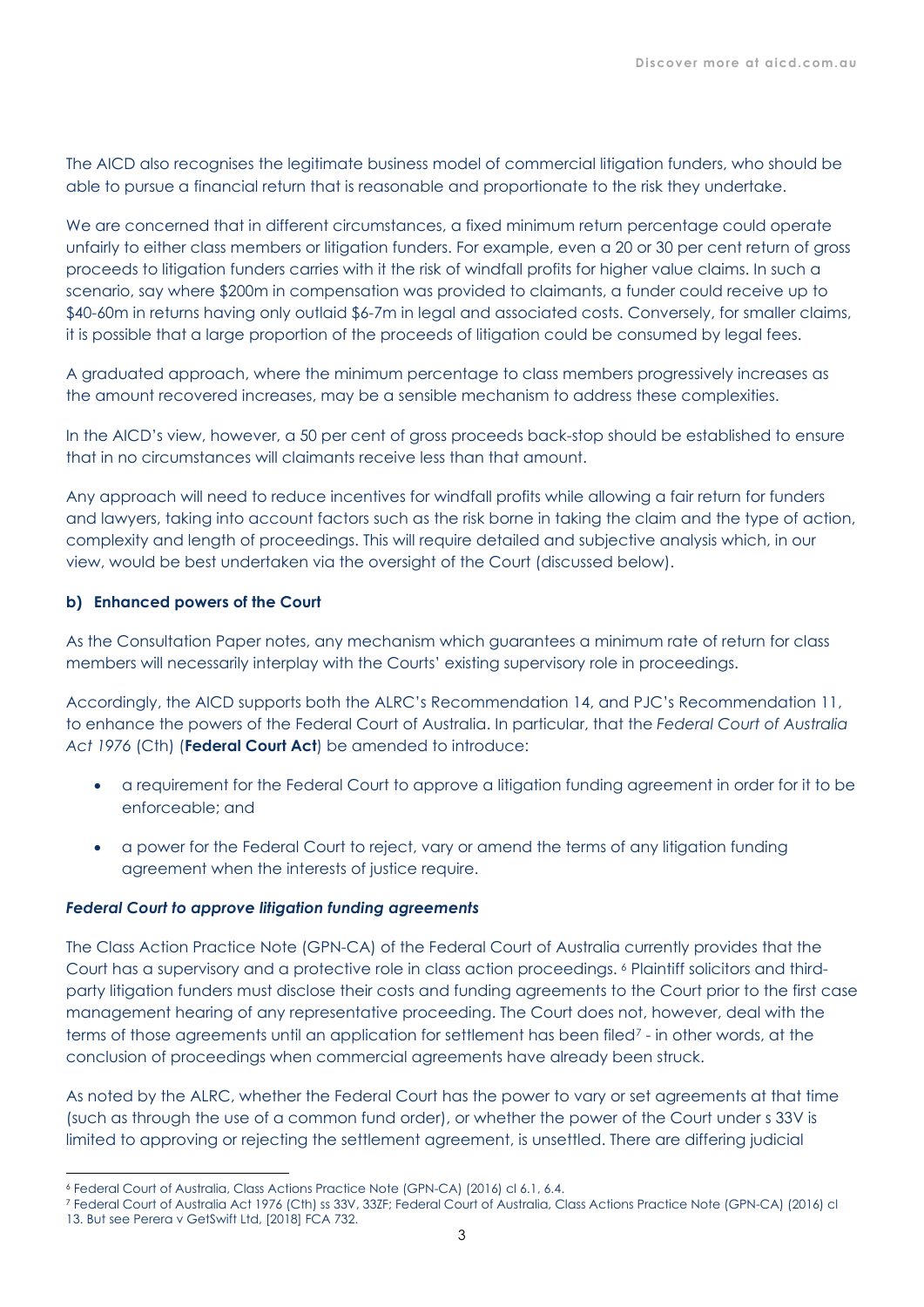opinions as to whether section 33V provides a statutory basis to depart from an agreed funding commission after the 'bargain is struck' between class members and the litigation funder.[8](#page-3-0)

Accordingly, the AICD supports the PJC's recommendation that litigation funding agreements and legal costs require Court approval in order to be enforceable, and that this should be done at the 'early case management hearing' prior to the first case management conference, as recommended by the ALRC.<sup>[9](#page-3-1)</sup>

The exercise of such a power would require the Court to assess legal costs and litigation funding agreements to consider if they are reasonable and accessible to class members. As part of this exercise, the Court could have regard to not only whether the minimum guaranteed return to class members is proportionate relative to proposed funding commissions and legal costs, but also (as noted by the ALRC) the degree of control sought by the funder, how class members were approached to enter into the agreement with the funder, and the funder's ability to unilaterally instruct a different plaintiff law firm.[10](#page-3-2)

It is our understanding that upfront approval of the terms of litigation funding agreements would not limit the Court's ability to assess the proportionality and reasonableness of commissions at the time of settlement approval.

## *Federal Court power to reject, vary or amend terms of litigation funding agreements*

As part of this upfront approval process and as recommended by the ALRC<sup>[11](#page-3-3)</sup>, the Federal Court power to approve litigation funding agreements should be coupled with the power to exercise an express discretion to reject, vary or amend the terms of the funding agreement that the Court considers is not fair or reasonable (while ensuring that no less than 50c in the dollar goes to class members). This would provide class members with meaningful protection prior to commencement of proceedings, when they are arguably most vulnerable to information asymmetry relative to the litigation funder and have a limited or non-existent ability to negotiate the funding fee.

#### *Exclusive jurisdiction for the Federal Court*

In addition, we support the ALRC's recommendation 7, and the PJC's Recommendation 30, that exclusive jurisdiction be conferred on the Federal Court with respect to civil matters commenced as class actions under the Corporations Act and *Australian Securities and Investments Commission Act 2001*. As noted by the PJC, doing so would ensure procedural efficiency and consistency in the Federal Court's oversight of the fees, operation and conduct of litigation funders. Placing exclusive jurisdiction with the Federal Court would also eliminate competing claims in different jurisdictions as well as address the risk of forum shopping. We encourage the Government to move swiftly to implement this PJC recommendation.

<span id="page-3-0"></span><sup>8</sup> ALRC report Integrity, Fairness and Efficiency – An Inquiry into Class Action Proceedings and Third-Party Litigation Funders (December 2018), p.169-170; Parliamentary Joint Committee on Corporations and Financial Services, Litigation funding and the regulation of the class action industry, p. 152; *Earglow Pty Ltd v Newcrest Mining Limited* [2006] FCA 1433; *Blairgowrie Trading Ltd v Allco Finance Group Ltd (Receivers & Managers Appointed) (In liq) (No 3)* [2017] FCA 330; *Mitic v OZ Minerals Limited (No 2)* [2017] FCA 409; *Liverpool City Council v McGraw-Hill Financial Inc* [2018] FCA 1289.

<span id="page-3-1"></span><sup>9</sup> ALRC report Integrity, Fairness and Efficiency – An Inquiry into Class Action Proceedings and Third-Party Litigation Funders (December 2018), p.115.

<span id="page-3-3"></span><span id="page-3-2"></span><sup>10</sup> Ibid, p. 170.